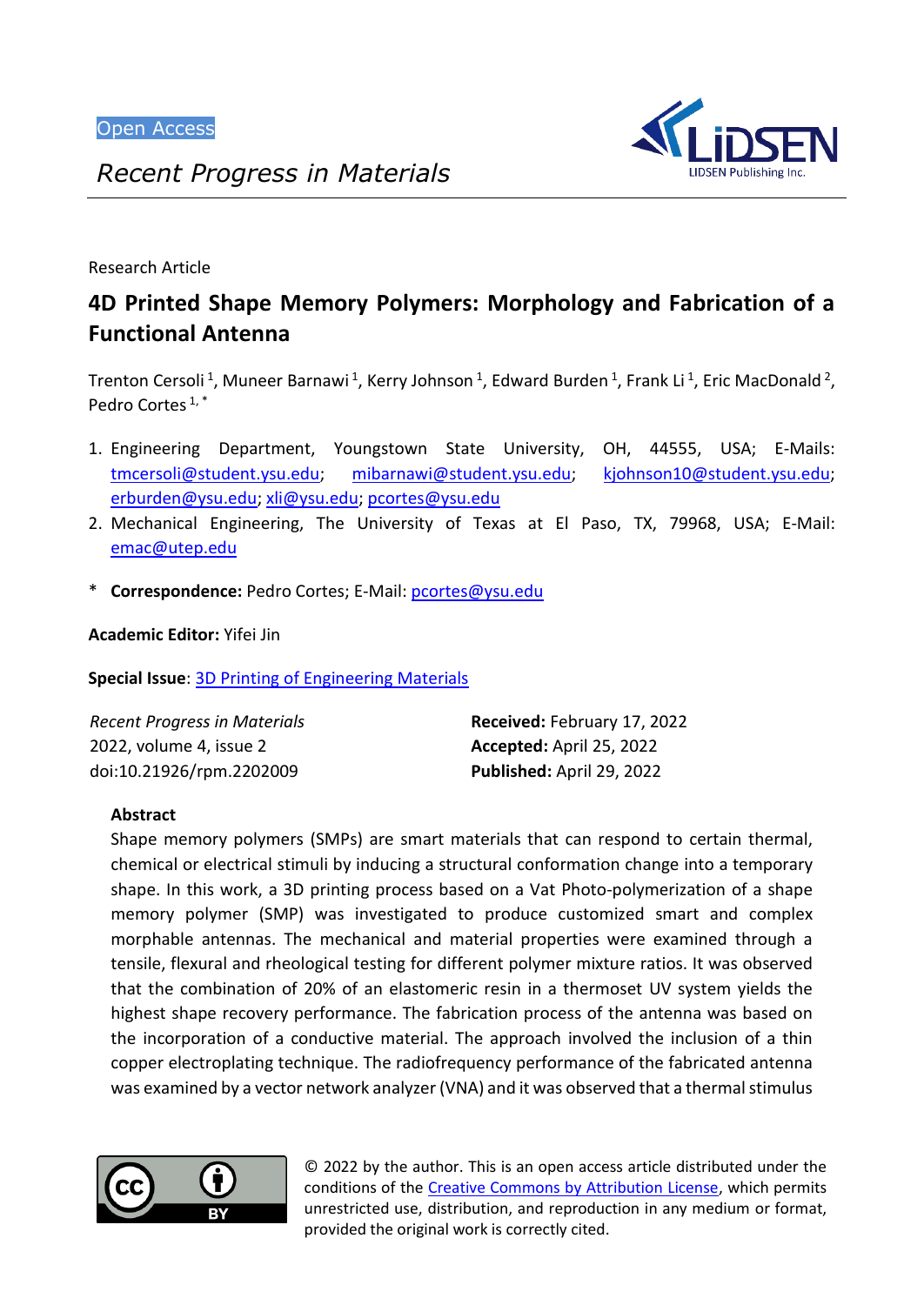was capable of inducing a conformal shape on the antenna, resulting in a multi-radio frequency morphing system. The antenna performance was simulated in Ansys HFSS.

#### **Keywords**

4D printed shape memory polymer; vat photo-polymerization; modeling; morphing structures; electroplating

#### **1. Introduction**

With the growth of new materials and new manufacturing techniques, additive manufacturing (also known as 3D printing), shows the potential as a useful manufacturing technique for both new and traditional materials. Additive manufacturing offers several advantages over traditional manufacturing, specifically in producing parts at a reduced cost, with complex geometries, and a diversity of materials [1-3]. Additive manufacturing techniques fall into seven main categories that can be used to process different materials from ceramics, to metals, polymers, and composites [4- 6]. One specific additive manufacturing technique for polymers is vat photopolymerization (VPP), which includes stereolithography (SLA), and digital light processing (DLP) technologies. In the case of VPP, a stage (on the z-axis) moves into a vat of liquid photopolymer resin, where a light source photo-crosslinks the resin to harden it. The motorized stage then moves up (or down) for the next layer of the object to be irradiated until the entire part is built in a layer-by-layer fashion. The main difference between DLP and SLA techniques is that SLA printers utilize a laser as the light source compared to a light-emitting diode (LED) or digital projection as the light source in DLP printers [7].

Of the wide range of materials available for additive manufacturing, smart materials (specifically shape memory polymers), are of specific interest. Unlike common materials, smart materials exhibit non-static material properties that can be used for sensing and actuation functions [8]. Smart materials can be responsive to various stimuli including: thermal, magnetic, electrical, and light stimuli [9]. Shape memory polymers are a class of these smart materials, and possess the ability to recover a permanent shape from a temporary fixed shape. In cases where weight and compactness are of the utmost importance, shape memory polymers can offer weight and space savings compared to traditional materials. In the aerospace industry, shape memory polymers are investigated for the fabrication of large deployable booms, and antennas for in-flight vehicles [10, 11].

Possessing the ability to shift between a temporary and a permanent shape, shape memory polymers can be used in the fabrication of antennas, where deployable and reconfigurable structures can save space, and elicit different radio frequency behavior. Jape et al created an origami based antenna that utilized shape memory polymer hinges to create a "self-foldable" reflector antenna [12]. The use of shape memory polymers as composite hinges for deployable truss structures has also been investigated, and often utilizes the rigidity of other materials to make a functional part [13, 14]. Furthermore, Ze et al. fabricated a helical antenna of magnetic-responsive shape memory polymers that could morph into different patterns that tune the antenna resonance frequency from 2.15 to 3.26 GHz [15].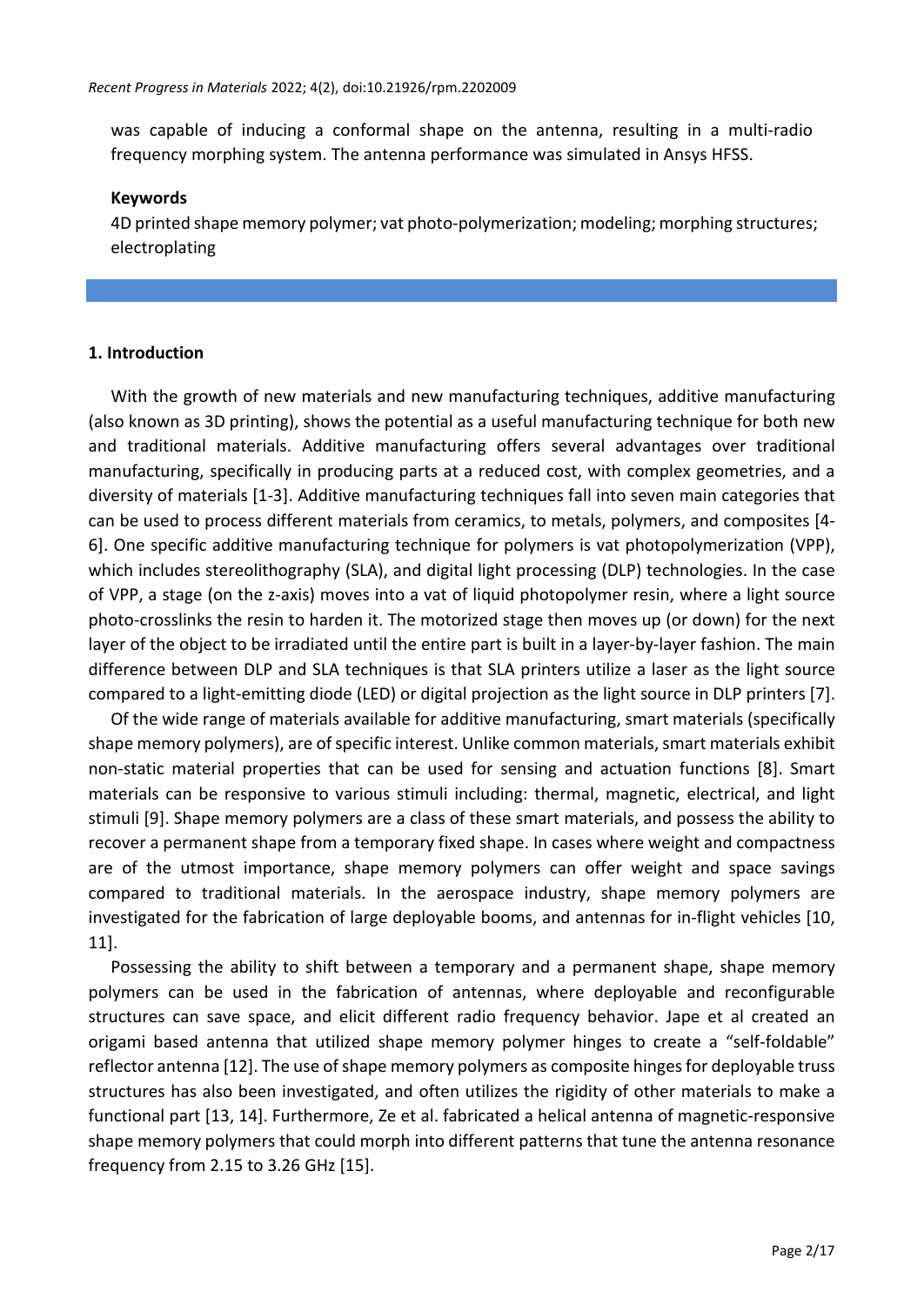Thermally-stimulated shape memory polymers are able to recover the permanent shape, often set during the manufacturing of the part. To apply a secondary shape, the part is heated above its transition temperature, often associated with the glass transition temperature (Tg) of the material, followed by an external load to induce deformation. Once the deformation is applied, the part can be cooled below its transition temperature under the constant load. Once the system is cooled the load can be removed, and the deformed part is in a stable secondary shape. In the absence of an external load, the part will revert back to its permanent shape once heated again above its transition temperature. This process is often referred to as a thermal "shape recovery cycle" and is used in both the actuation of SMP (Shape Memory Polymer) structures, and to characterize their behavior [11, 16, 17].

Although shape memory polymers can be prepared using various methods, recent efforts have been concentrated on their production via additive manufacturing. The conjunction of shape memory polymers and additive manufacturing has resulted in what is commonly known as 4D printing. Multiple works have shown the use of commercially available shape memory polymers intended for use in injection molding applications as feedstock for thermoplastic additive manufacturing techniques [18-20]. In the case of vat polymerization, shape memory polymers have been formulated using different monomer units. Shape memory polymer formulations for vat polymerization techniques include precursors such as: polycaprolactone [21], epoxy acrylates [22], tert-butyl acrylate [23], and more [24, 25]. In fact, Inverardi et al observed the shape memory effect in a commercially available photopolymer resin [26]. Here, they found the photopolymer resin Clear GPCL-04 (Formlabs, Somerville, MA, USA) exhibited a shape recovery ratio of 98-99%, on a broad transition temperature range (from 40 to 100°C) on the printed material.

Additional work on this field has displayed structures with morphing capabilities representing a smart platform for future actuating mechanical/biomedical devices, as well as elements to filter vibrations and acoustic noises [27, 28]. A study performed by Zolfafharian et al [29] showed that the incorporation of a topological optimization on printed soft actuators can provide structures with a favorable internal architecture and an efficient performance. An extensive modeling work has also been carried out on the morphing capabilities of printed shape memory polymers to engineer novel design with customized functionalities and applications [27, 28]. Similarly, a preceding modeling work based on FEA, numerical, and analytical has been performed on shape memory polymers assisted by a vascular thermal mechanism to provide morphing structures [30-32]. These efforts have provided an optimization platform in terms of fixity and recovery.

For the fabrication of electrically functional components, polymer metalization seems to be a promising approach to produce conductive polymers. Various scientific works have concentrated on the integration of printed polymers and conductive metals. The addition of carbon nanotubes (CNT) to polymer blends has been widely examined for the printing process of conductive polymers [33-36]. However, this approach ultimately results in relatively poor conductance of the resulting polymer blend. The performance of these composites can vary, ranging in electrical conductivity from  $1.6 \times 10^{-2}$  to 81 S/m [37].

Another approach to create conductive polymer parts fabricated via 3D printing is the deposition of conductive metals onto the surface. Electroless deposition of copper ions has been investigated by multiple researchers [38-41]. This approach results in a thin layer of metal ions deposited on the surface of the parts. Lee et al [41] showed that the incorporation of an electrodeposited metal layer on the surface of the polymer can result in a conductivity of  $3.8 \times 10^5$  S/cm. A similar approach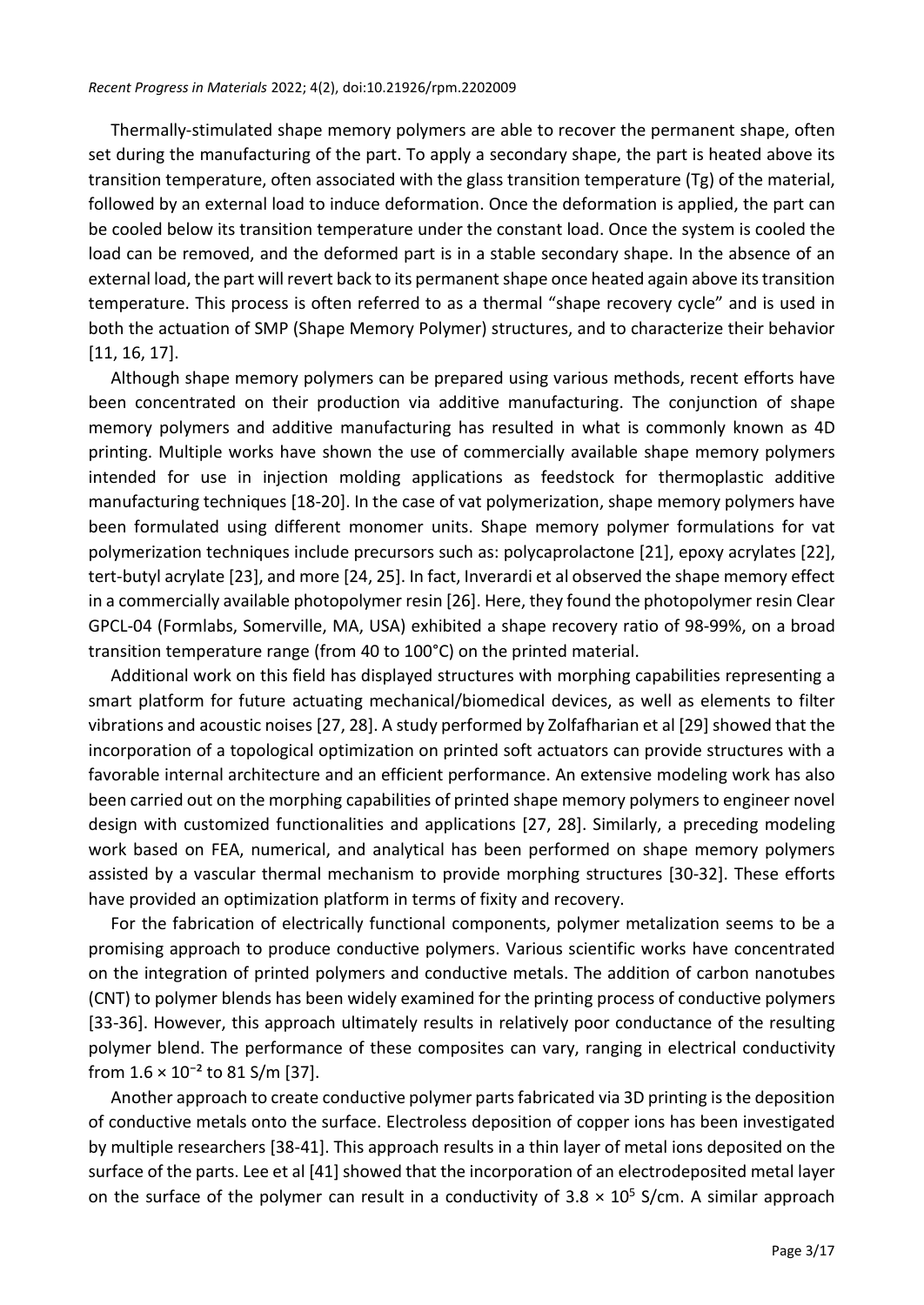consists of using standard electroplating baths to deposit copper on the surface. Here, the surface of the polymer parts must first be made of a semi-conductive phase that can be achieved by using some form of conductive ink or coating. This technique was carried out by Angel et al. by using a semi conductive filament, followed by electroplating copper onto the surface [42].

The present work aims to harness the advantages of additive manufacturing and shape memory materials for the design of functional electromagnetic components. To achieve this, a variety of VPP polymer resins blends were investigated to determine the optimal blend for printing a shape memory polymer. An additional metallization of this shape memory polymer was carried out to determine if the printed shape memory polymers could behave as conductors. Finally, several antennas were manufactured and examined for the feasibility of this approach to fabricate functional antennas using additive manufacturing. The combination of these previous approaches represents a novel manufacturing process where a SMP is manufactured by a VPP technology followed by a controlled metallic coating to yield a smart lightweight antenna. At the present no morphing antennas have been studied throughout the specific procedure addressed in this work. The purpose of this research program is to create smart antennas for addressing multi-band operation, impedance matching, and pattern synthesis via real-time reconfiguration. This could lead to cost and space savings in applications where multiple antennas are normally needed to cover each band.

#### **2. Materials and Methods**

#### *2.1 Materials and Methods*

For this work, a commercially available methacrylate photopolymer resin, Clear RS-F2-GPCL-04 (Formlabs, Somerville, MA, USA) was utilized as the basis for investigation. While this material exhibits the thermal shape memory effect, it possesses a rather brittle behavior both at room temperature and elevated temperature [26]. To mitigate the brittleness of this material, an elastomeric acrylate photopolymer resin, Elastic RS-F2-ELCL-01, (Formlabs) was blended with the Clear resin to improve upon the brittle behavior. Overall, five resin mixtures were examined, with the mass fraction of Elastic material in each mixture ranging from 0 (100% Clear resin) to 0.4 (60% Clear, 40% Elastic). Each mixture was mixed with a laboratory stand mixer for 5 minutes, and then placed in an ultrasonic bath for 60 minutes at 40°C.

Following the mixing, all resin mixtures were printed on a Form 2 SLA 3D printer (Formlabs, Somerville, MA, USA). Print files were prepared using the provided PreForm software, and all prints were conducted using the printer's "open-mode" at a layer height of 100 μm. After printing, the samples were washed in isopropyl alcohol (IPA) for ten minutes, and allowed to fully dry. Then parts were placed in an ultraviolet curing chamber (Formlabs) and post cured for 20 minutes at 60°C following the protocol established by the supplier [43].

# *2.2 Thermal and Mechanical Testing*

To investigate the mechanical performance of the manufactured samples, both uniaxial tensile and flexural tests were used. Both tests were conducted on a minimum of four samples to determine a statistical average and standard deviation. Both tests were also conducted at room temperature, on a universal testing instrument (Instron 5967) equipped with a load cell and moving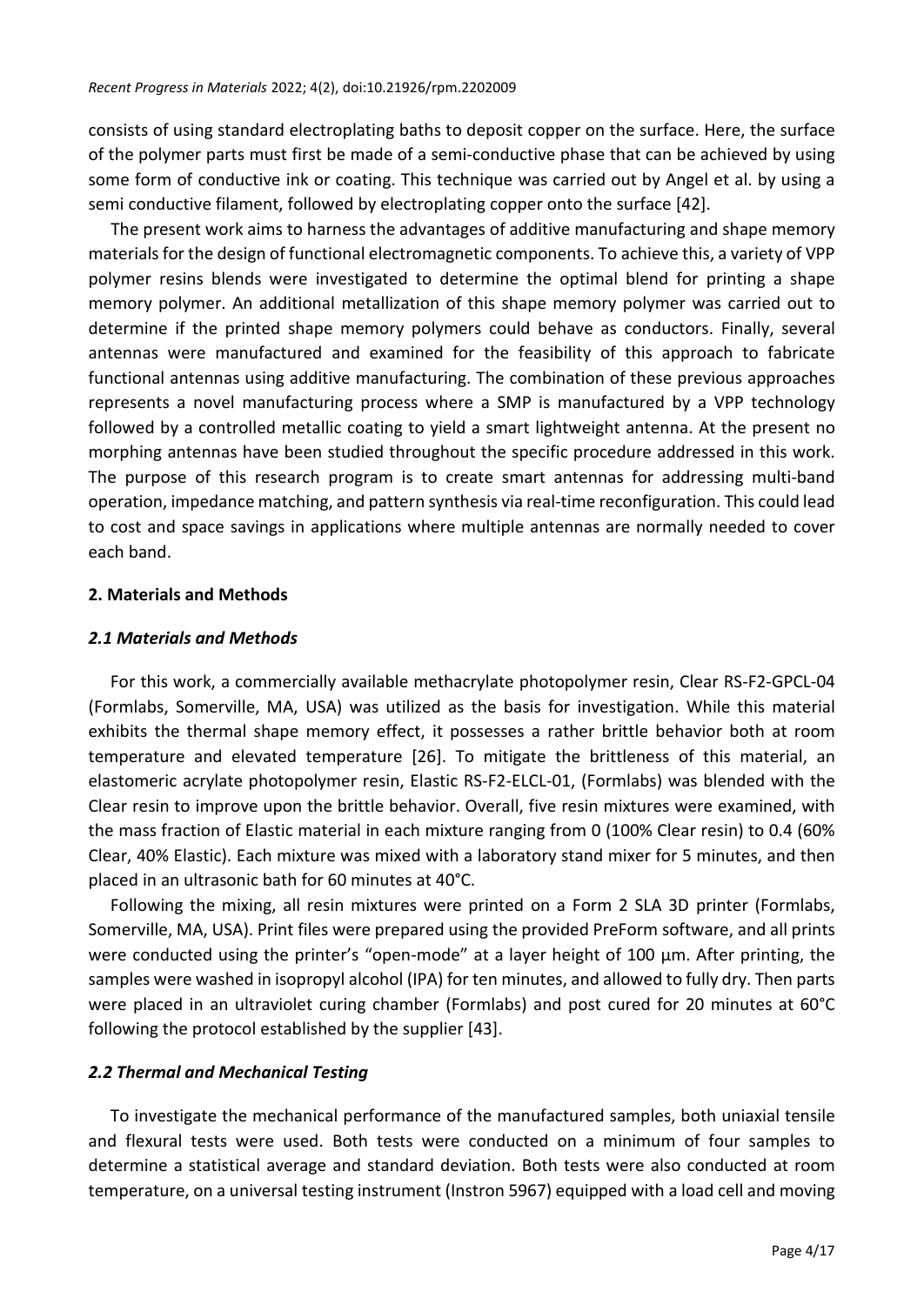cross-head. Strain for both tests was taken as cross head displacement. Flexural tests were conducted in the three-point bend setup according to ASTM D790 (West Conshohocken, PA, USA). Flexural test specimens (3 mm  $\times$  10 mm  $\times$  100 mm) were tested at a compression rate of 5 mm /min. Uniaxial tensile tests were tested using the type IV dogbone, based on ASTM D638, at an extension rate of 2 mm/min.

In order to examine the change in mechanical response with respect to temperature, a dynamic mechanical analysis (DMA) was employed. Thin rectangular samples ( $\approx$  30 mm  $\times$  5 mm  $\times$  0.5 mm), were tested using a Seiko DMS 200 (SII, Tokyo, Japan). Samples were tested from 25 - 200°C at a frequency at 1 Hz, and displacement of 10 μm. The entire cycle was repeated, and the second dynamic cycle was utilized in measuring the storage modulus, loss modulus, and tangent delta of the material.

In addition to the DMA, a differential scanning calorimetry (DSC) was used to investigate other thermal events within the material. Here, small samples (5-10 mg) were sealed in aluminum sample pans with lids. Samples were placed in a Perkin-Elmer Hyper DSC (Waltham, MA, USA), and scanned from 0 to 200°C at a rate of 10 °C/min. The sample was held under an isothermal for 5 min, and cooled to 0°C at the same rate. Once again, samples were scanned twice, and the second heating ramp was used in calculating the glass transition temperature (Tg) over the exhibited broad glass transition.

#### *2.3 Shape Memory Properties*

For shape memory polymers, the two most defining characteristics are the shape recovery and shape fixity ratio. Firstly, the shape recovery defines how effective the polymer part is at recovering the permanent shape after an applied deformation. Secondly, the measure of how capable the polymer is at storing a specific deformation is the shape fixity ratio. From an applied stress, and therefore strain of deformation, the shape fixity ratio can be described by equation (1) and the shape recovery as described by equation (2):

$$
R_f = \frac{\epsilon_p(N)}{\epsilon_m} \tag{1}
$$

$$
R_r = \frac{\epsilon_m - \epsilon_p(N)}{\epsilon_m - \epsilon_p (N-1)}
$$
\n(2)

where,  $\epsilon_m$  is the maximum strain applied,  $\epsilon_p$  is the stress-free recovered strain, and N represents the cycle number [10].

#### *2.4 Electroplating Process and Antenna Fabrication*

The electroplating process of the printed SMP parts was carried by soaking the specimens in a bath of isopropyl alcohol (240 g) and graphite (1.5 g). After soaking for 24 hours, the parts were removed and allowed to dry. The desired sections of the 3D printed parts that are intended to be electroplated are coated with a graphene based conductive ink, purchased from Working Ink, UK [44]. Finally, the conductive ink-coated SMPs were placed in an electroplating solution to deposit copper ions on the coated areas. The electroplating solution consisted of 40 g of copper sulfate, 7 g of  $H_2SO_4$  (97% by mass), and 200 ml of deionized water. The SMP parts were placed in the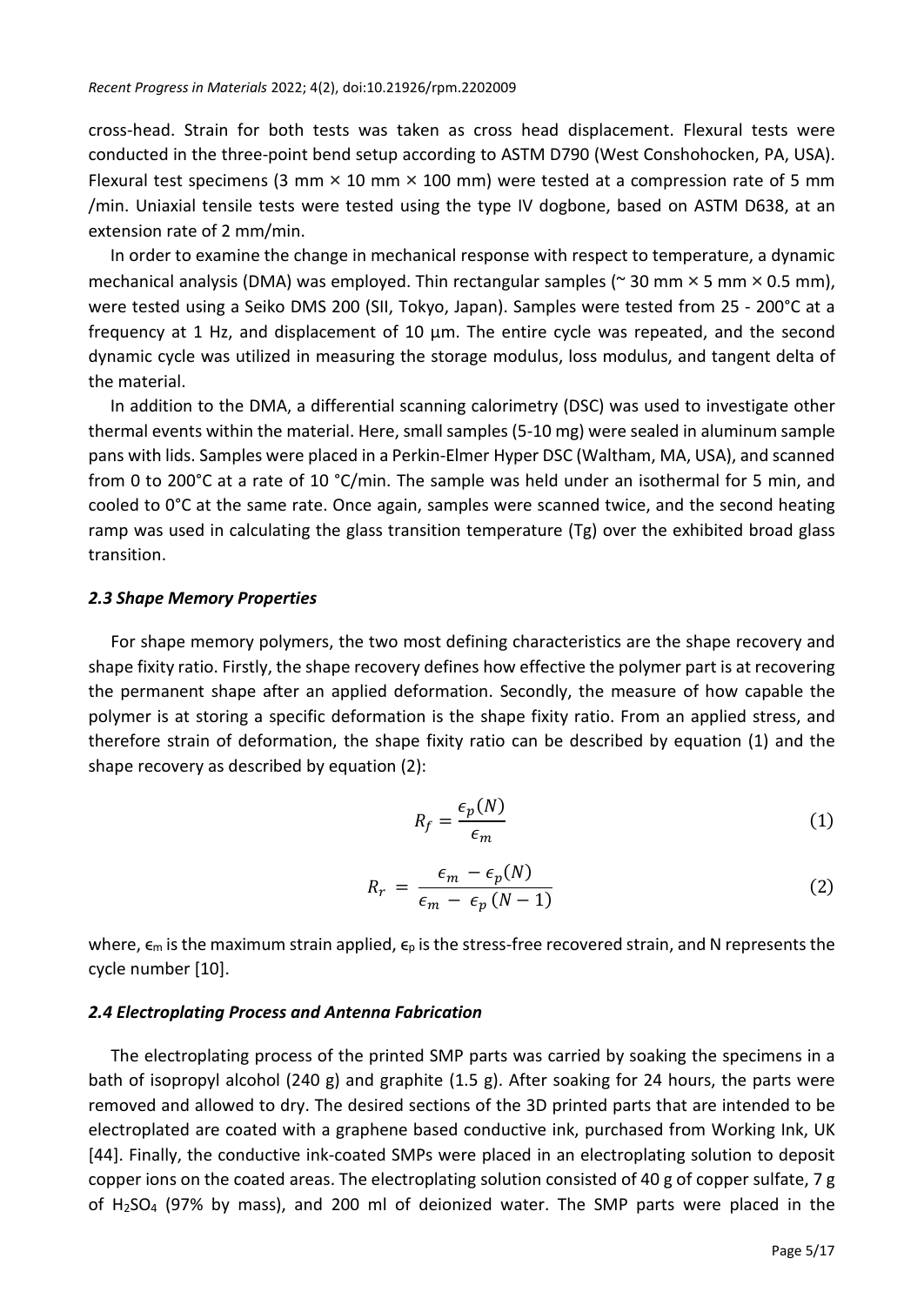electroplating bath and connected to a DC power supply at 0.2 Volts for  $\sim$ 2 hour, or until a continuous layer of copper was deposited on the surface. Figure 1 shows an electroplated spiral on a 3D printed part. This process allows for the deposition of copper on selected areas. An helical antenna was subsequently printed and its radiofrequency performance evaluated as a function of their morphing behavior. Figure 2 displays the printed helical structure that was plated with copper as the conductive phase.



**Figure 1** 3D printed parts used on the work for investigating the copper electroplating process. The as-printed shape memory polymer (left), the conductive coating applied only to a spiral pattern on the part (middle), and the copper traces after electroplating the ink (right).



**Figure 2** Manufactured 3D printed SMP helical antenna to be electroplated with copper for using it as a smart antenna.

The conductivity of the electroplated copper was here measured by coating a square section and subjecting it to a four-point probe test to measure the sheet resistance. The plated parts were placed on the platform of a Niko Eclipse ME600 inspection microscope. An applied DC current was driven using a Keithley 2410 SMU between the outer two probes and a voltmeter measured the voltage difference between the inner two probes. A current of 10-100 mA was applied here [45]. The sheet resistance was then determined using equation (3).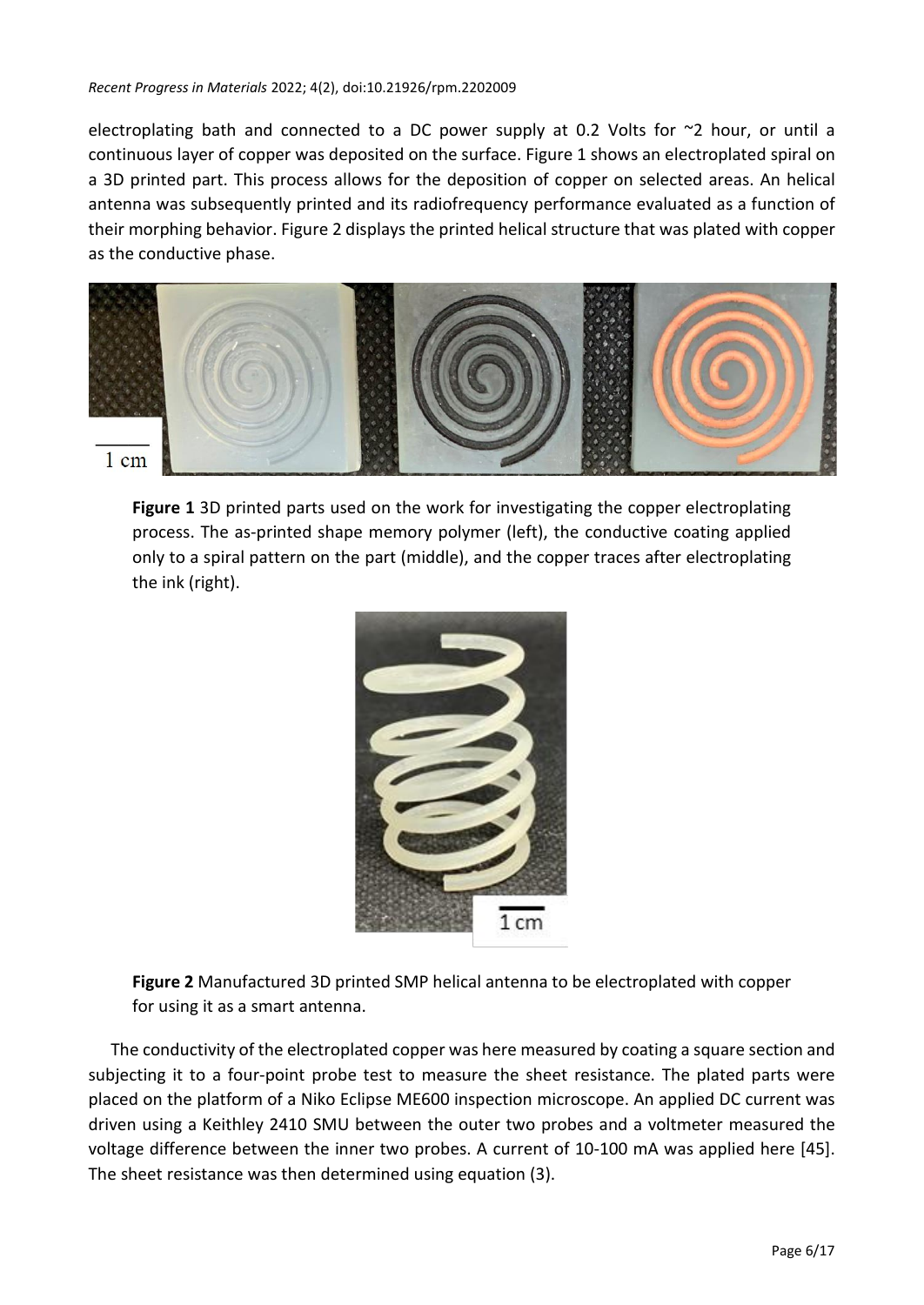$$
\rho s = \frac{V}{I} 4.534 \left[ \Omega \cdot sq \right] \tag{3}
$$

The fabricated antennas were analyzed using a virtual network analyzer (VNA) to elucidate their S<sub>11</sub> parameters under 1-port analysis. An Agilent Technologies (Santa Clara, CA) E5061B virtual network analyzer was used to examine the antenna in the frequency range of 100 KHz to 3 GHz. All of the printed antennas were embedded with a 50-ohms coaxial SMA connector to connect the antenna to the VNA. For comparison, the metal structures of each fabricated antenna were simulated using Ansys (Canonsburg, PA) HFSS. The modeling used polyethylene as the dielectric substrate, with a relative permittivity of 2.25, a dielectric loss tangent 0.001, and a mass density of 930 kg/m<sup>3</sup>.

# **3. Results and Discussion**

The mechanical and rheological properties of the manufactured polymers were evaluated to characterize their performance under the temporary and permanent shape configurations. A metallic phase was incorporated into the printed parts and their radiofrequency measured and simulated following a thermal activation to induce a conformational shape change on the structures.

# *3.1 Mechanical Properties*

The mechanical response of the polymer blends was first examined under uniaxial tensile tests. It was observed that the incorporation of the elastic resin resulted in a decrease in the ultimate tensile strength and Young's modulus for all polymer blends containing more than 20% by mass of the Elastic resin. As seen in Figure 3, the polymer blend consisting of only 10% by mass elastic resin exhibited measured values of tensile strength, Young's modulus, and strain at failure similar to that of the unmodified Clear resin. Indicating that this polymer blend was governed solely by the clear resin in the matrix. However, once the mass fraction of the Elastic resin reached a value of 0.2 and higher, these properties consistently dropped. It was also observed that the incorporation of Elastic resin in the polymer blend did improve the strain at failure. As seen in Figure 3, the strain at failure for the polymer blend consisting of 0.4 mass fraction of Elastic resin exhibited a strain at break of 0.15 mm/mm, a value five times higher than the unmodified polymer of 0.03 mm/mm. Overall, this test indicated the brittle behavior of the Clear resin could be mitigated with an elastic resin at concentrations above 0.2 mass fraction.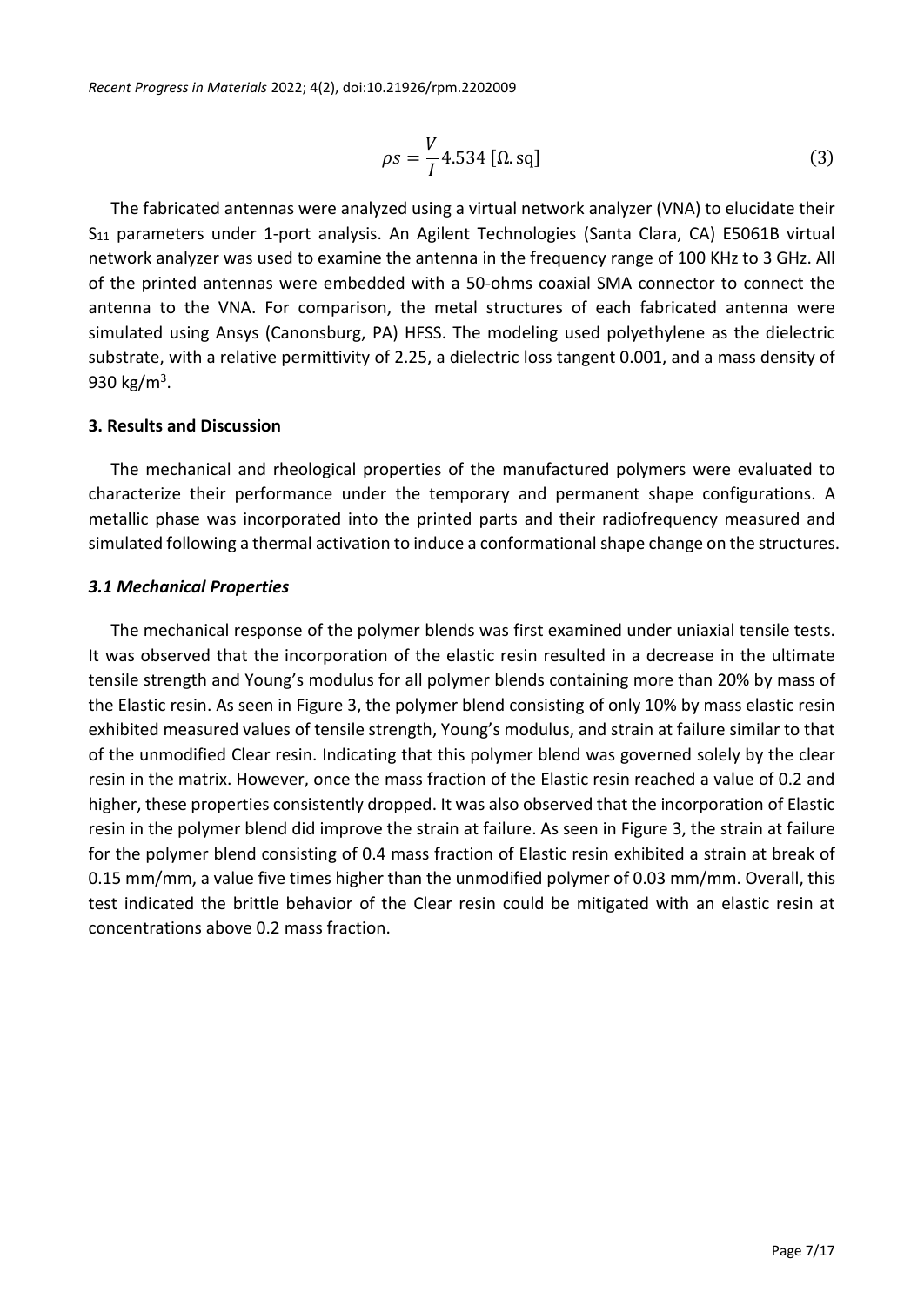*Recent Progress in Materials* 2022; 4(2), doi:10.21926/rpm.2202009



**Figure 3** Mechanical properties of the printed polymers. (a) The ultimate tensile stress and Young's modulus of the examined polymer blends under uniaxial conditions. (b) The strain at break measured for each of the examined blends.

The polymer blends were also examined under flexural conditions in a 3-point bend configuration and similar observations from the tensile test were observed here. The sample containing only 0.1 mass fraction of the Elastic Resin exhibited a similar flexural strength to the unmodified clear resin. However, once the mass fraction of the Elastic resin increased above 0.2, the flexural strength decreased (see Figure 4). The sample containing the highest amount of Elastic resin resulted in a flexural strength of 23.3 MPa (±0.67 MPa), which was considerable lower than the flexural strength measured in the neat Clear material of 62.2 MPa (±3.2 MPa).



**Figure 4** Flexural strength of each of the modified polymer blends investigated in this work.

# *3.2 Thermal Properties*

The transition temperature of these polymer blends is an important property if these polymers are to be exploited as smart actuators or morphing antennas. These polymer blends were first examined under differential scanning calorimetry. Here, it was found that the Tg of the polymer blends ranged from 60 to 80°C, with no clear trends distinguishing these polymer blends (as seen in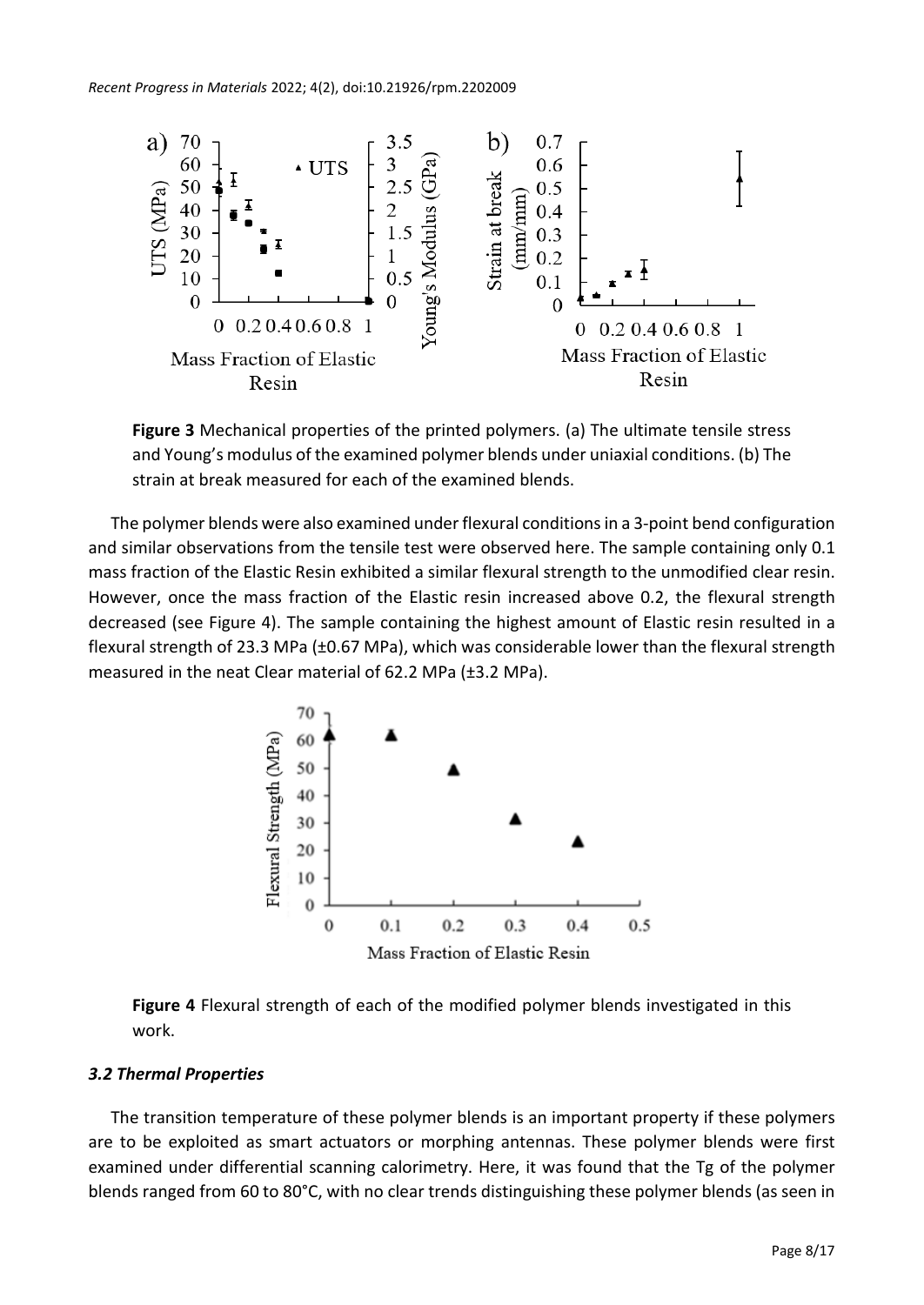Table 1). Other studies have provided Tg values of the same Clear (unmodified) resin in the 53°C to 107.2°C range [26, 46]. The amorphous nature of this material results in a broad glass transition region, which yields an unreliable glass transition temperature.

| <b>Sample</b> | Tg by DSC (°C) | Tg by DMA (°C) |
|---------------|----------------|----------------|
| 0E            | 60.43          | 97.50          |
| 10E           | 84.97          | 96.92          |
| <b>20E</b>    | 67.35          | 93.45          |
| <b>30E</b>    | 76.33          | 87.62          |
| <b>40E</b>    | 80.03          | 80.09          |

**Table 1** The glass transition temperatures of the investigated printed polymers determined by DSC and DMA.

To better investigate the mechanical response of the formulated polymer blends with respect to temperature, dynamical mechanical analysis was used to determine the glass transition temperature. From the peak of the tangent delta curve, the glass transition temperatures were determined (see Table 1). It was noted that the polymer blends containing 0 to 0.2 mass fraction of the Elastic resin by mass exhibited a glass transition temperature within five degrees of the neat Clear resin (97.5°C). This suggests a degree of miscibility between the two systems on the 0-0.2 Elastomer mass fraction range. However, polymer blends containing 0.3 and 0.4 of the Elastic resin by mass exhibited a larger difference in the glass transition temperature (> 10°C). Overall, the polymer blends showed a transition temperature between 80 and 100°C, this glass transition was useful in determining the temperature used on the shape recovery and temporary deformation of the morphing structures.

# *3.3 Morphing Properties*

The shape recovery properties were investigated for each of the polymer blends. In this case, each sample underwent twenty shape recovery cycles in a thermomechanical analyzer. This data was used to determine the shape fixity and shape recovery ratio by equations (1) and (2) respectively. Here, it was found that all of the polymer blends exhibited high values of shape recovery (above 0.95) after the first cycle (see Figure 5). The lower values of shape recovery examined in the first cycle are attributed to an incomplete cross linkage of the polymer network, although the curing procedure was based on the supplier's recommendation. As was the case of other thermal analysis techniques, the additional heat of the first cycle allows for complete polymerization and crosslinking of the samples.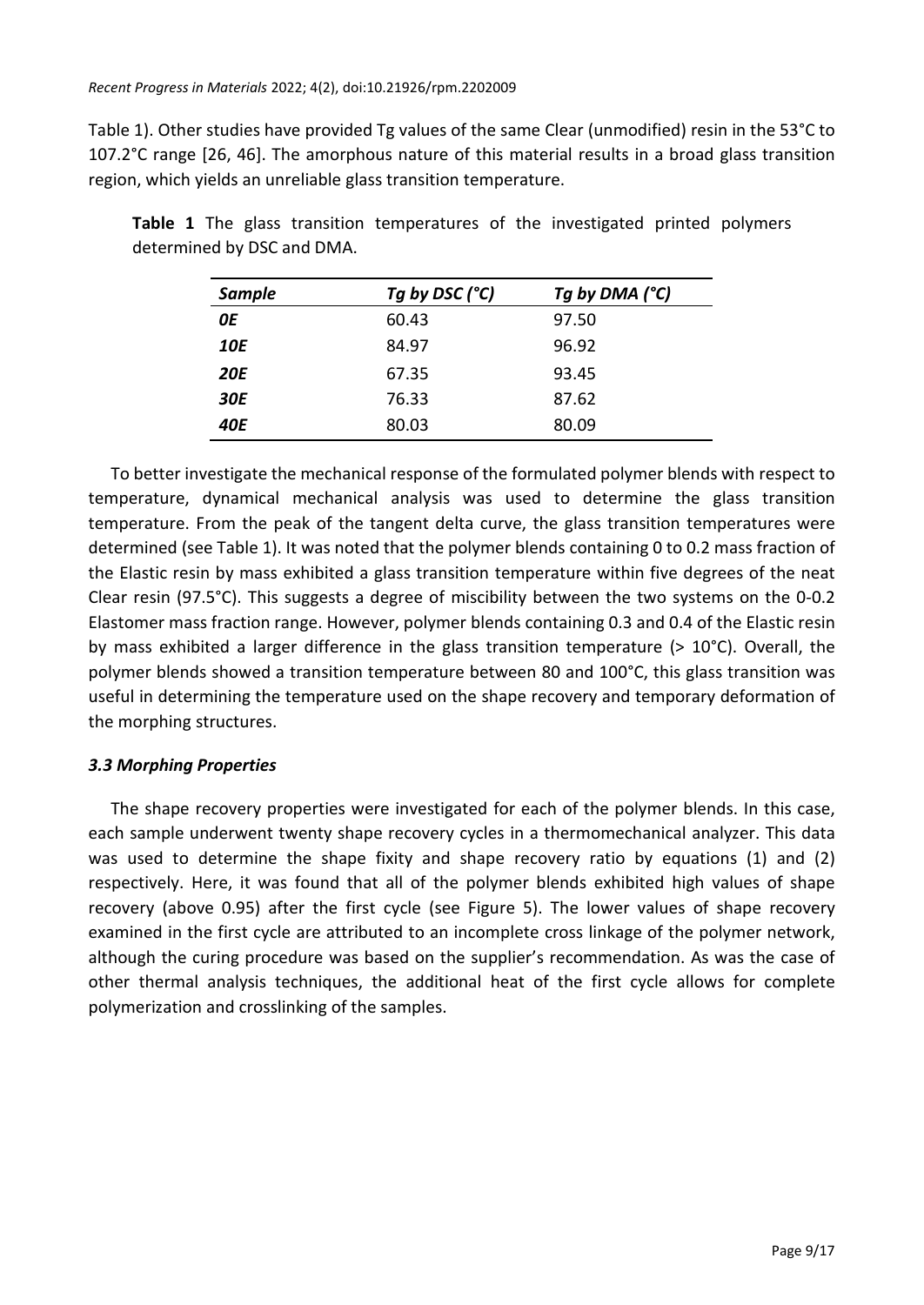

**Figure 5** Shape memory properties of the printed polymer mixtures. (a) The shape recovery ratios. (b) The shape fixity ratio.

The figure also shows that all the examined polymer blends containing the Elastic resin exhibited an excellent shape recovery and shape fixity properties. However, it was observed that the unmodified polymer blend of Clear (0E) resin exhibited an inferior shape fixity ratio (0.78-0.8) when compared to the remaining polymer blends. It is widely known that the hard and soft segments in SMPs above and below the switching temperature contribute to the shape fixity phenomena. Indeed, it is well known that the soft segment phase is related to the shape fixity of SMPs, while the hard segment phase greatly affects the shape recovery [47]. The temporary shape is commonly fixed by the hardening of the soft segments, since this phase provides the restriction against relaxation of the stretched/deformed system [47]. Thus, the lack of soft segments provided by the elastomer resin, resulted in an inferior fixity performance.

Overall, the thermal, rheological and mechanical results suggest that the modified polymer blends exhibited consistent shape recovery and shape fixity and are attractive candidates for actuating applications.

From these analyses, it was clear that the addition of elastic resin mitigated the brittleness of the polymer blends while retaining the shape memory properties inherent to the Clear resin. However, the printability of each polymer blend wasinconsistent due to the lack of adjustability of the printing parameters on the Form 2 printer. Polymer blends containing a mass fraction of 0.3 and 0.4 Elastic resin showed a higher occurrence of print defects, and print failures in the manufacturing process. As such, the blend of 0.2 mass fraction Elastic resin was chosen asthe superior candidate for further investigation on the antenna designs. This polymer blend exhibited a high shape recovery (0.99 after twenty cycles), a distinct glassy behavior at room temperature (Young's Modulus of 1.71 GPa), a strain at failure three times higher than the unmodified polymer, and acceptable printability and processing features.

#### *3.4 Functional Metallized 3D Printed Structures*

The printed resin based on the 0.2 Mass fraction of Elastic resin was subjected to an electroplating process. The quality of the attached copper onto the printed substrates was observed under an optical and SEM microscopy. Figure 6 shows the coated and uncoated printed parts, where it can be observed the smooth covering of copper and the coalescence of metallic particles to yield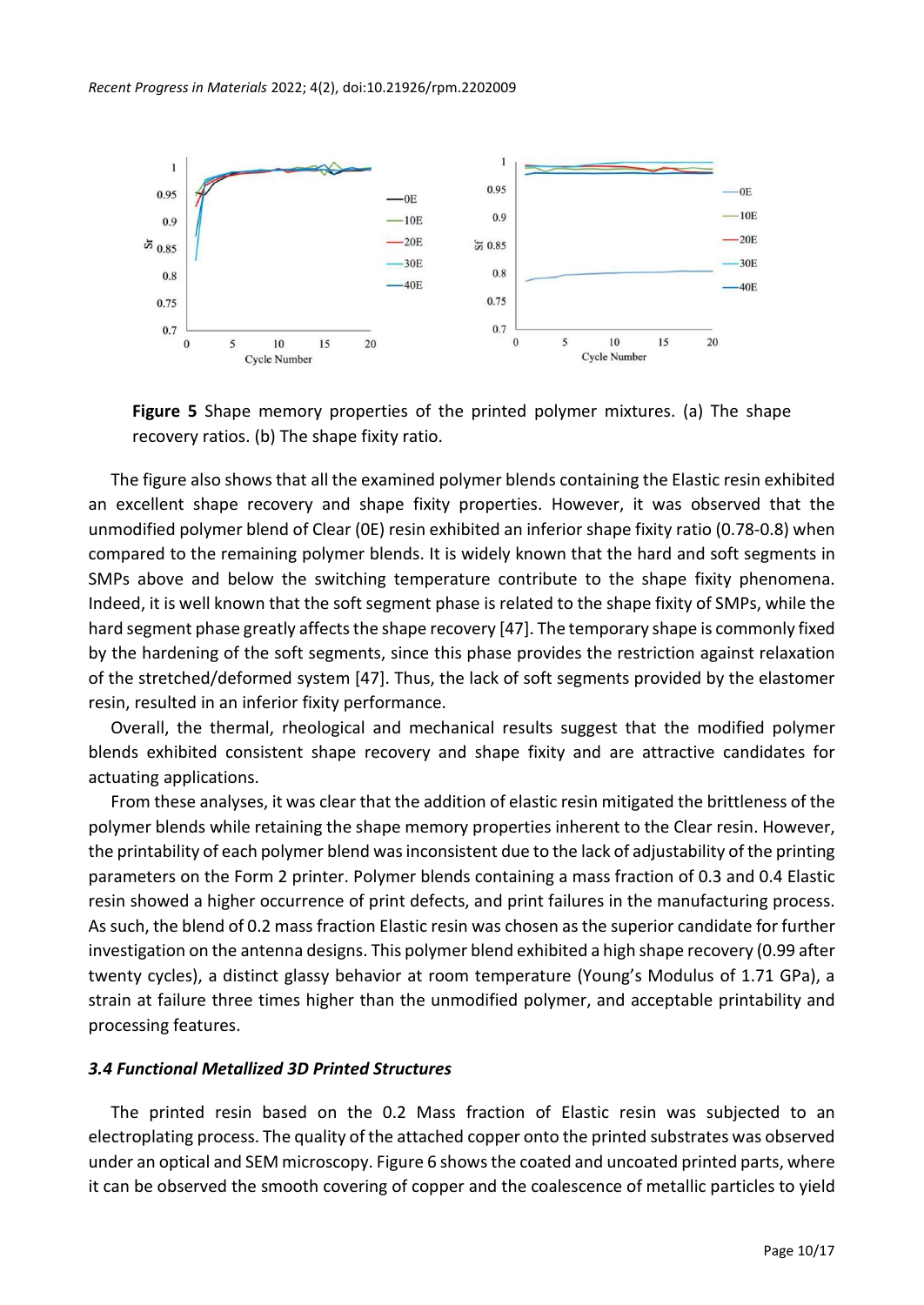a conductive system. It was found that the coated parts exhibited a sheet resistance of 0.2845 Ω/sq determined via four-point probe analysis.



**Figure 6** Optical and SEM observation of the printed resins following an electroplating copper process. Included in the figure is the plain resin as reference.

The SEM was utilized to investigate the copper coating, and determine the sheet thickness of the plated region, and upon examination of the cross-sectional sample, it was found that the thickness of the copper plating was ~1 µm. This resulted in a bulk resistivity of 2.845  $\times$  10<sup>-7</sup> Q·m for the copper plating, compared to the bulk resistivity for pure copper, which is 1.7  $\times$  10<sup>-8</sup> Ω·m; a value commensurable to other recent works [48, 49].

To examine the functionality of the printed antenna, the helical antenna was examined using a virtual network analyzer. The antenna was adhered to a coaxial connector and fabricated using a flat sheet of copper asthe ground plane. Here, the part was heated above its Tg (using boiling water - 100°C), and once the SMP entered into its rubbery state, the antenna was deformed to yield an extended spiral. At this point, the part was cooled while keeping it stretched. Once at room temperature, its radiofrequency was tested. A subsequent heating step was used, which resulted in the antenna recovering its compressed permanent state. After allowing it to reach room temperature, its radiofrequency was again evaluated. In practical cases, the activation of the SMP system could be carried out by incorporating D-shape optical fibers capable of providing near infrared light to activate the SMP as shown by Herath et al [50]. An alternative activation process on more realistic sceneries could be integration of diminutive thermo vascular arrays to induce activation. In either case, the incorporation of a thermal or a photo-thermal source element needs to be incorporated in the electromagnetic modeling of the antenna to ensure the design of the system is adjusted accordingly to provide the desired performance.

The helical antenna was simulated and compared to the measured  $S_{11}$  parameters. The antenna is modeled as a bulk copper surface, 30 micrometers thick surrounding a dielectric core. Though the thickness of the conductive coating in the simulation is several skin depths for bulk copper at 1.5 GHz, significant inaccuracy in resonant frequency was not observed in the temporary part geometry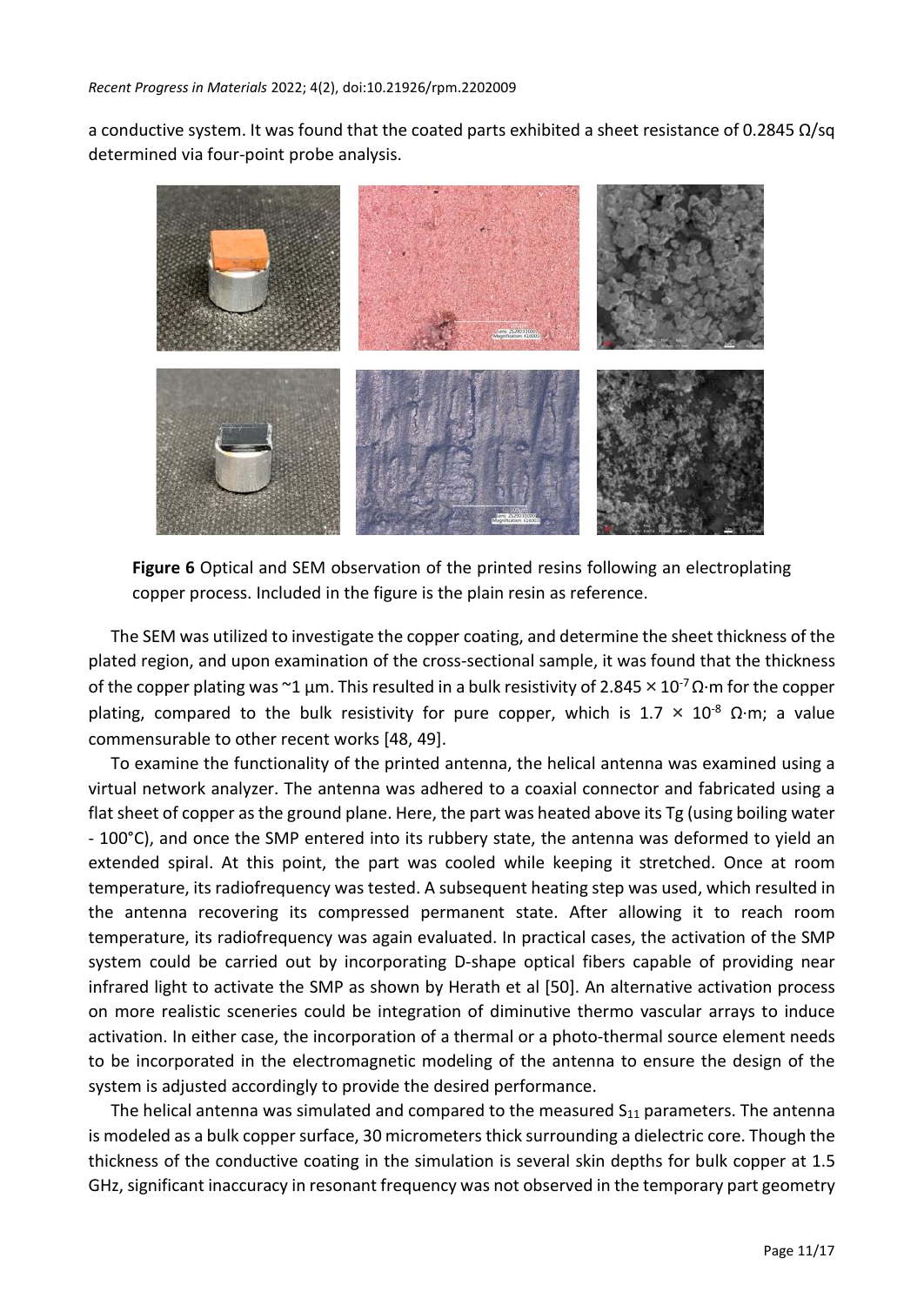of Figure 7a. The figure also shows the antenna under the permanent conformal stage (Figure 7b). A narrowing of the resonance peak was observed at 1.6 GHz and a more uniform rejection was observed below 1.5 GHz. Inaccuracy in the return loss of the fixed antenna of Figure 7b can be attributed to slight variations in the geometry of the simulation relative to the final part. This can cause a mismatch in the attenuation of the current distribution at the feed point between the simulated and tested cases. Included in Figure 7 is the shape recovery ratio of the manufactured antenna after being subjected to several adaptive cycles following the aforementioned thermomechanical process. The figure shows that less than 1% of the shape memory effect has been lost after 60 cycles. Here, two specific locations were selected on the antenna, and using a digital caliper, the shape recovery was evaluated. It seems that some small deviations were encountered during the measuring process, which resulted in some reading discrepancies. However, the overall trend of the system appears to show a relatively constant structural recovery on the number of cycles here investigated.



**Figure 7** 3D printed shape memory polymer coated in copper, (a) the helix with a total axial length of 100 mm, (b) a total axial length of 40 mm. The  $S_{11}$  parameter plots obtained from the use of the VNA are shown below each helical antenna. Included in the figure is the shape recovery of the antenna after being subjected to several morphing cycles.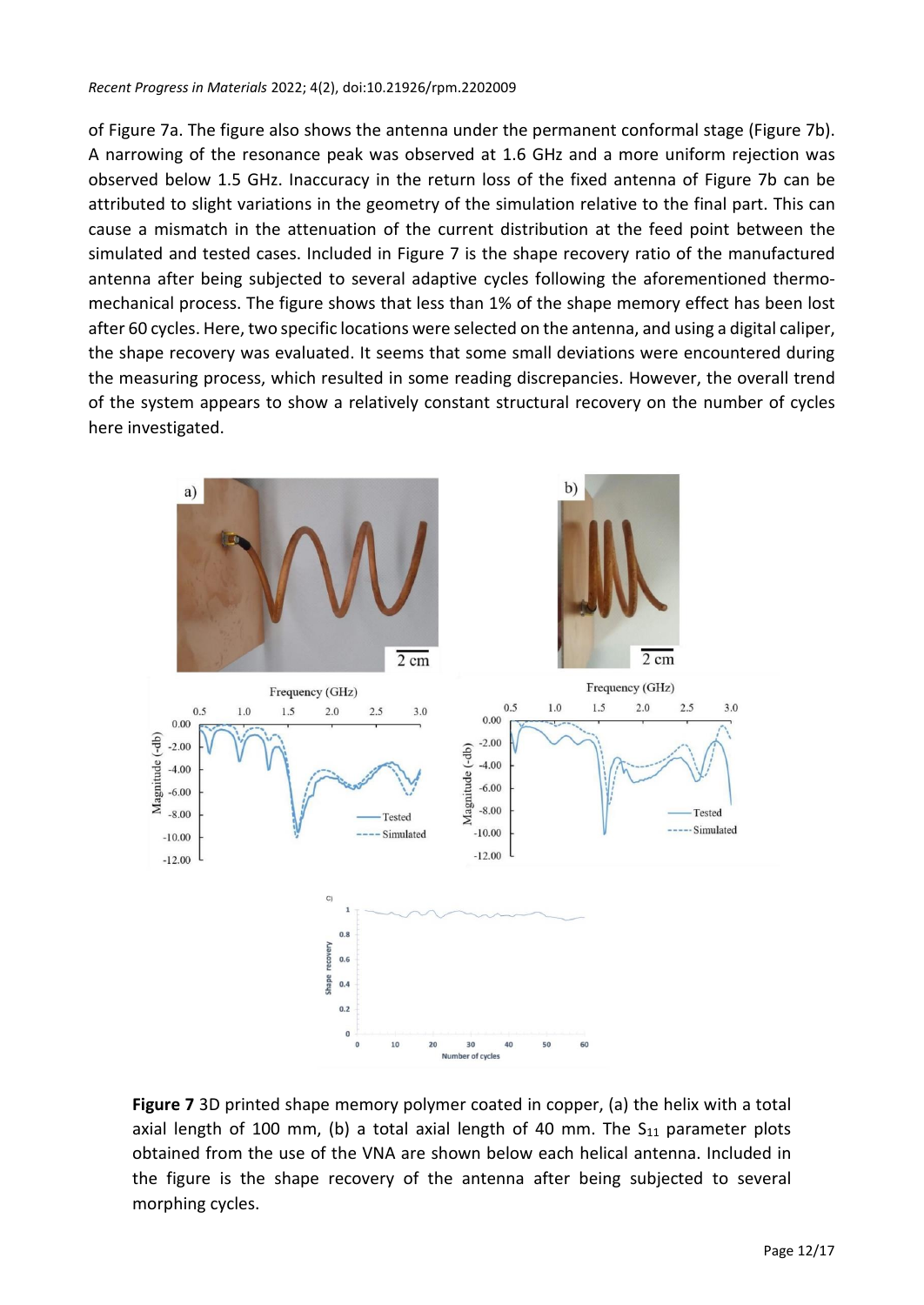It is worth noticing that although relatively long endurance studies have been performed on SMPs [51], an extensive and comprehensive cycle-analysis on the smart 4D printed electroplated parts needs to be further investigated to expand the understand the polymer degradation mechanisms due to thermal and UV-Vis effects as well as potential interfacial and endurance features on the metal phase due to fatigue conditions. These detrimental mechanisms can deteriorate the structural configuration of the system and the conductivity of the antenna, which would result in a low electromagnetic performance.

# **4. Conclusion**

This research paper investigated the use of a photopolymerization technique to manufacture shape memory polymer systems as the structures of morphing antennas based on a mixture of Clear and Elastic resins. The printed parts were mechanically, thermally and rehologically characterized to evaluate the effect of their different blending resin ratios. All polymer blends consisting of more than 20% by mass of Elastic resin exhibited a consistent decrease in tensile and flexural strength, but showed an increase in the strain at break. Out of the four polymer blend resins investigated, the 0.2 massfraction of Elastic was chosen for the antenna design based on its mechanical performance. This blend showed good printability and processability features, as well as a high shape recovery ratio (0.99 after twenty cycles), and a strain at failure three times higher than the unmodified polymer. The printed morphing parts were designed as a helical configuration. These antennas were copper plated, resulting in structures with a bulk resistivity on the copper of 2.845  $\times$  10<sup>-7</sup>  $\Omega$ ·m. The electroplated process was examined via four-point probe analysis, resulting in a sheet resistance of 0.2845 Ω/sq. The radiofrequency of the helical antenna was evaluated in a VNA unit and simulated using the HFSS Ansys software. The modeling appeared to follow the actual electromagnetic profile recorded by the VNA testing, suggesting that pre-selected design can be simulated in the future for targeting specific radiofrequency responses. The ability to modulate return loss via antenna deformation can be manifested for many different geometries. This new flexibility in antenna design may find application for passive remote sensing or in communications applications. This work has shown that the change in configuration in the lightweight polymeric based morphing antennas results in a unique electromagnetic response, a feature of interest to the communications field where multi-frequencies signals are required.

# **Author Contributions**

Trenton Cersolli: Performing tests, evaluation of results, manuscript writing. Muneer Barnawi: Performing tests, data collection, evaluation of results. Kerry Johnson: Modeling of antenna and data analysis. Edward Burden: Modeling of antenna and supervision of the antenna's modeling. Dr. Frank Li: Manuscript writing, evaluation of results, and supervision of antenna testing. Dr. Eric MacDonald: Manuscript writing and 3D printing supervision. Dr. Pedro Cortes: Writing the manuscript, conceptualization, and direction of the project.

# **Funding**

The authors would like to acknowledge the Ohio Federal Research Network and the Air Force ADMETE program for funding this work.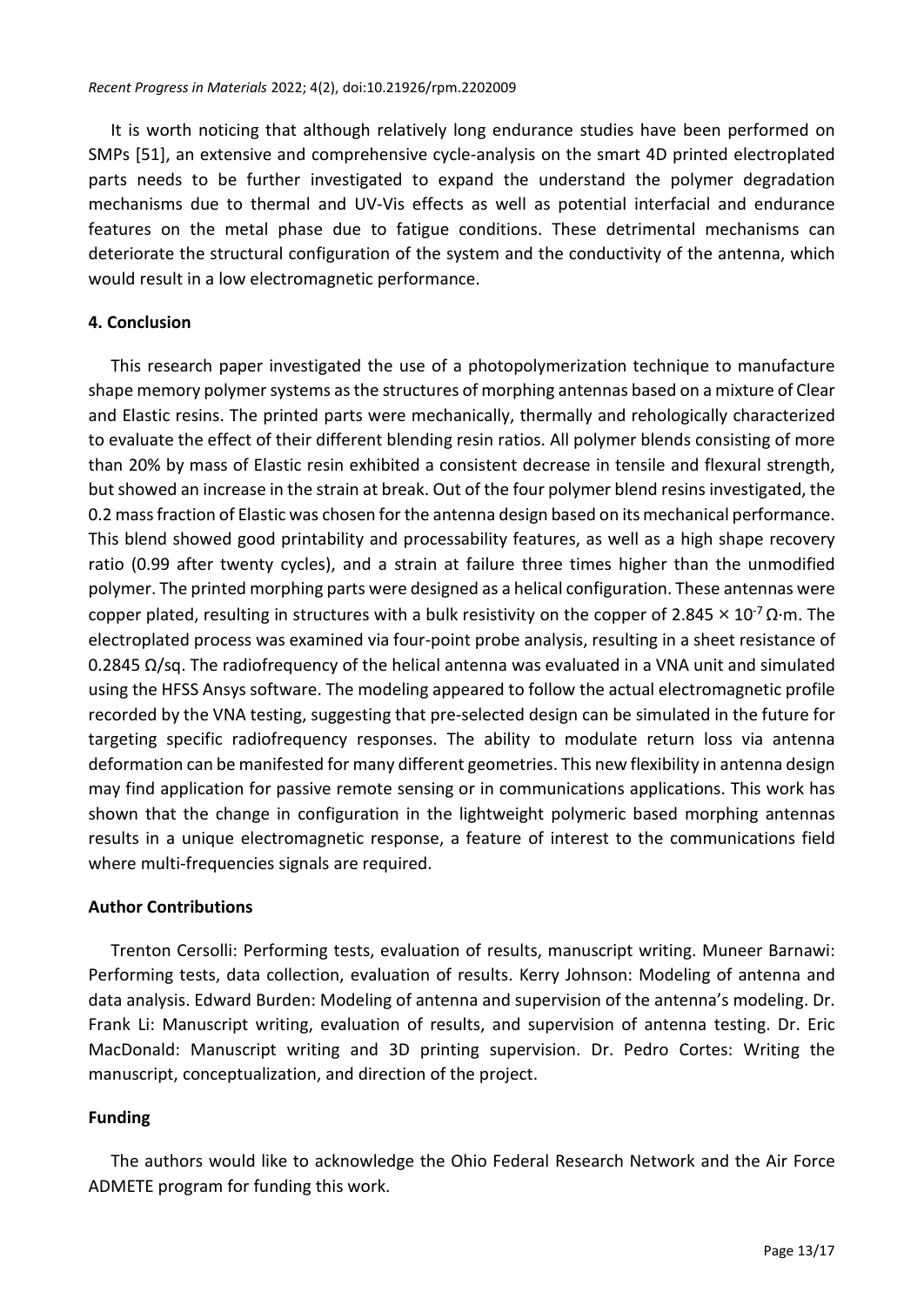# **Competing Interests**

The authors have declared that no competing interests exist.

#### **References**

- 1. Durakovic B. Design for additive manufacturing: Benefits, trends and challenges. Period Eng Nat Sci. 2018; 6: 179-191.
- 2. Bandyopadhyay A, Heer B. Additive manufacturing of multi-material structures. Mater Sci Eng R Rep. 2018; 129: 1-16.
- 3. Thomas DS, Gilbert SW. Costs and cost effectiveness of additive manufacturing. NIST Spec Pub. 2014; 1176: 12.
- 4. Deckers J, Vleugels J, Kruth JP. Additive manufacturing of ceramics: A review. J Ceram Sci Technol. 2014; 5: 245-260.
- 5. Herzog D, Seyda V, Wycisk E, Emmelmann C. Additive manufacturing of metals. Acta Mater. 2016; 117: 371-392.
- 6. Bourell D, Kruth JP, Leu M, Levy G, Rosen D, Beese AM, et al. Materials for additive manufacturing. CIRP Ann. 2017; 66: 659-681.
- 7. Revilla León M, Özcan M. Additive manufacturing technologies used for processing polymers: Current status and potential application in prosthetic dentistry. J Prosthodont. 2019; 28: 146- 158.
- 8. Cao W, Cudney HH, Waser R. Smart materials and structures. Proc Natl Acad Sci USA. 1999; 96: 8330-8331.
- 9. Theato P, Sumerlin BS, O'Reilly RK, Epps III TH. Stimuli responsive materials. Chem Soc Rev. 2013; 42: 7055-7056.
- 10. Melly SK, Liu L, Liu Y, Leng J. Active composites based on shape memory polymers: Overview, fabrication methods, applications, and future prospects. J Mater Sci. 2020; 55: 10975-11051.
- 11. Leng J, Lan X, Liu Y, Du S. Shape-memory polymers and their composites: Stimulus methods and applications. Prog Mater Sci. 2011; 56: 1077-1135.
- 12. Jape S, Garza M, Ruff J, Espinal F, Sessions D, Huff G, et al. Self-foldable origami reflector antenna enabled by shape memory polymer actuation. Smart Mater Struct. 2020; 29: 115011.
- 13. Zhang R, Guo X, Liu Y, Leng J. Theoretical analysis and experiments of a space deployable truss structure. Compos Struct. 2014; 112: 226-230.
- 14. Liu Y, Du H, Liu L, Leng J. Shape memory polymers and their composites in aerospace applications: A review. Smart Mater Struct. 2014; 23: 023001.
- 15. Ze Q, Kuang X, Wu S, Wong J, Montgomery SM, Zhang R, et al. Magnetic shape memory polymers with integrated multifunctional shape manipulation. Adv Mater. 2020; 32: e1906657.
- 16. Tobushi H, Okumura K, Hayashi S, Ito N. Thermomechanical constitutive model of shape memory polymer. Mech Mater. 2001; 33: 545-554.
- 17. Lan X, Liu Y, Lv H, Wang X, Leng J, Du S. Fiber reinforced shape-memory polymer composite and its application in a deployable hinge. Smart Mater Struct. 2009; 18: 024002.
- 18. Cersoli T, Cresanto A, Herberger C, MacDonald E, Cortes P. 3D printed shape memory polymers produced via direct pellet extrusion. Micromachines. 2021; 12: 87.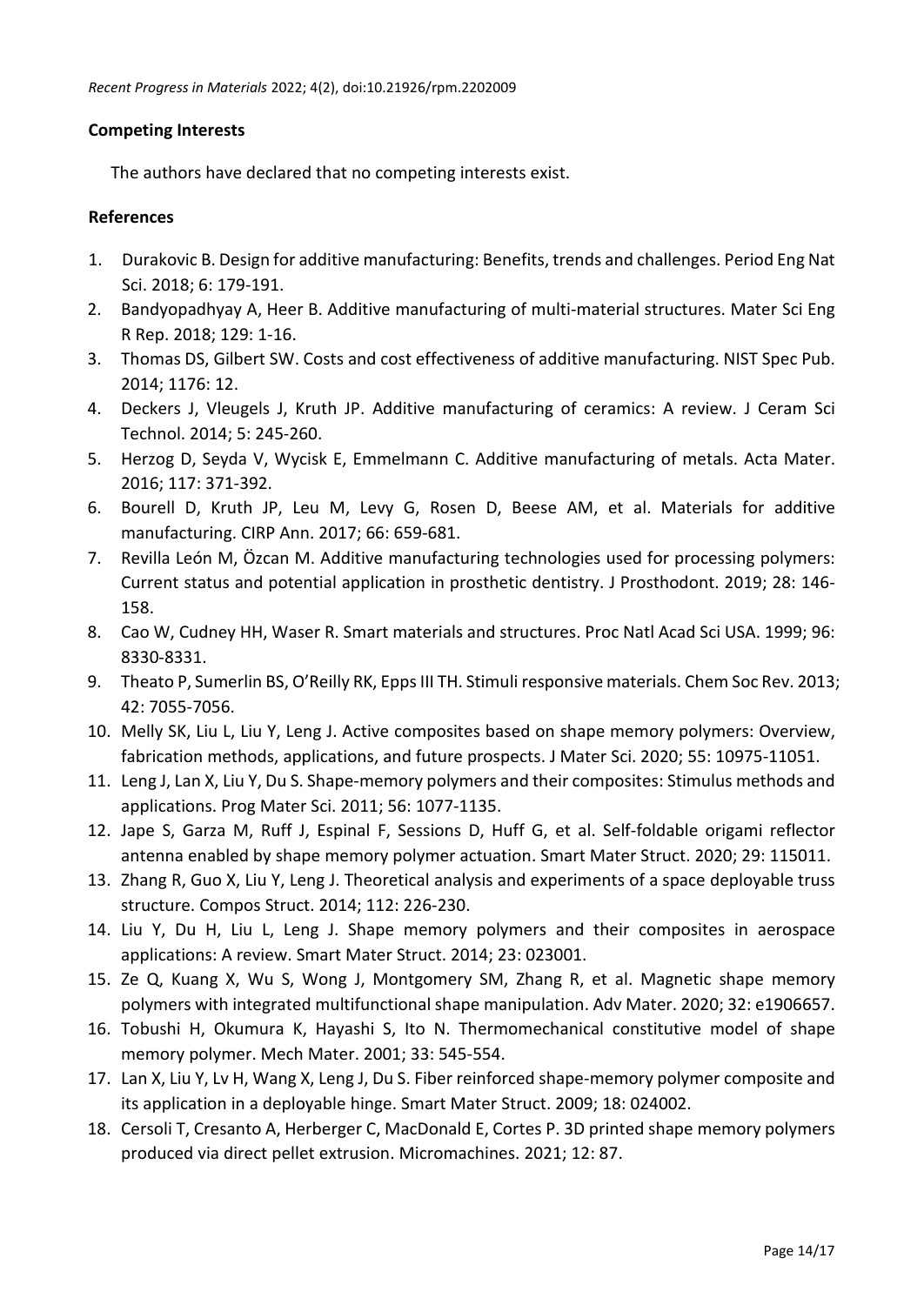- 19. Villacres J, Nobes D, Ayranci C. Additive manufacturing of shape memory polymers: Effects of print orientation and infill percentage on mechanical properties. Rapid Prototyp J. 2018; 24: 744-751.
- 20. Raasch J, Ivey M, Aldrich D, Nobes DS, Ayranci C. Characterization of polyurethane shape memory polymer processed by material extrusion additive manufacturing. Addit Manuf. 2015; 8: 132-141.
- 21. Invernizzi M, Turri S, Levi M, Suriano R. 4D printed thermally activated self-healing and shape memory polycaprolactone-based polymers. Eur Polym J. 2018; 101: 169-176.
- 22. Shan W, Chen Y, Hu M, Qin S, Liu P. 4D printing of shape memory polymer via liquid crystal display (LCD) stereolithographic 3D printing. Mater Res Express. 2020; 7: 105305.
- 23. Choong YYC, Maleksaeedi S, Eng H, Yu S, Wei J, Su PC. High speed 4D printing of shape memory polymers with nanosilica. Appl Mater Today. 2020; 18: 100515.
- 24. Zarek M, Layani M, Cooperstein I, Sachyani E, Cohn D, Magdassi S. 3D printing of shape memory polymers for flexible electronic devices. Adv Mater. 2016; 28: 4449-4454.
- 25. Ge Q, Sakhaei AH, Lee H, Dunn CK, Fang NX, Dunn ML. Multimaterial 4D printing with tailorable shape memory polymers. Sci Rep. 2016; 6: 31110.
- 26. Inverardi N, Pandini S, Bignotti F, Scalet G, Marconi S, Auricchio F. Sequential motion of 4D printed photopolymers with broad glass transition. Macromol Mater Eng. 2020; 305: 1900370.
- 27. Bodaghi M, Noroozi R, Zolfagharian A, Fotouhi M, Norouzi S. 4D printing selfmorphing structures. Materials. 2019; 12: 1353.
- 28. Noroozi R, Bodaghi M, Jafari H, Zolfagharian A, Fotouhi M. Shape-adaptive metastructures with variable bandgap regions by 4D printing. Polymers. 2020; 12: 519.
- 29. Zolfagharian A, Denk M, Bodaghi M, Kouzani AZ, Kaynak A. Topology-optimized 4d printing of a soft actuator. Acta Mech Solida Sin. 2020; 33: 418-430.
- 30. Terzak J, Cortes P, McClung AJW, Baur JW. Modeling of the bending actuation ofshape memory composites. Mater Sci. 2012: 575-582.
- 31. Cortes P, McClung AJW, Sakulich J, Baur JW. The relationship between constituent property and bending actuation of shape memory composites. In: Behav Mech Multifunct Mater Compos 2012. SPIE. 2012; 8342: 230-241. doi: 10.1117/12.914153.
- 32. Cortes P, Terzak J, Kubas G, Phillips D, Baur JW. The morphing properties of a vascular shape memory composite. Smart Mater Struct. 2013; 23: 015018.
- 33. Daver F, Baez E, Shanks RA, Brandt M. Conductive polyolefin–rubber nanocomposites with carbon nanotubes. Compos Part A Appl Sci Manuf. 2016; 80: 13-20.
- 34. Chizari K, Arjmand M, Liu Z, Sundararaj U, Therriault D. Three-dimensional printing of highly conductive polymer nanocomposites for EMI shielding applications. Mater Today Commun. 2017; 11: 112-118.
- 35. Gnanasekaran K, Heijmans T, van Bennekom S, Woldhuis H, Wijnia S, de With G, et al. 3D printing of CNT- and graphene-based conductive polymer nanocomposites by fused deposition modeling. Appl Mater Today. 2017; 9: 21-28.
- 36. Postiglione G, Natale G, Griffini G, Levi M, Turri S. Conductive 3D microstructures by direct 3D printing of polymer/carbon nanotube nanocomposites via liquid deposition modeling. Compos Part A Appl Sci Manuf. 2015; 76: 110-114.
- 37. Su X, Li X, Ong CYA, Herng TS, Wang Y, Peng E, et al. Metallization of 3D printed polymers and their application as a fully functional water-splitting system. Adv Sci Lett. 2019; 6: 1801670.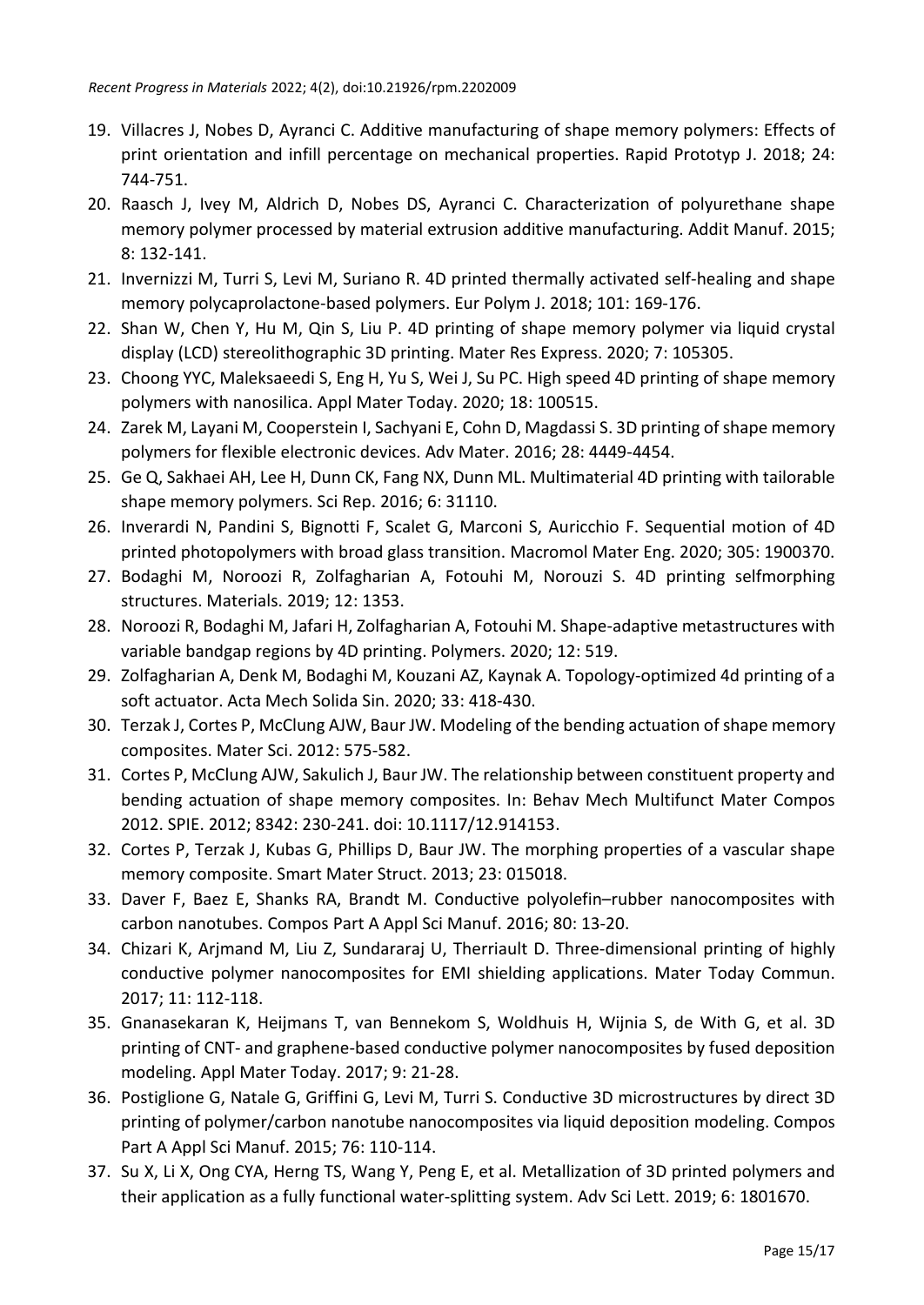- 38. Bernasconi R, Credi C, Tironi M, Levi M, Magagnin L. Electroless metallization of stereolithographic photocurable resins for 3D printing of functional microdevices. J Electrochem Soc. 2017; 164: B3059.
- 39. Zhan J, Tamura T, Li X, Ma Z, Sone M, Yoshino M, et al. Metal-plastic hybrid 3D printing using catalyst-loaded filament and electroless plating. Addit Manuf. 2020; 36: 101556.
- 40. Fan Q, Gao Y, Zhao Y, Yang Q, Guo L, Jiang L. Fabrication of diamond-structured composite materials with Ni-P-diamond particles by electroless plating. Mater Lett. 2018; 215: 242-245.
- 41. Lee S, Wajahat M, Kim JH, Pyo J, Chang WS, Cho SH, et al. Electroless deposition-assisted 3D printing of micro circuitries for structural electronics. ACS Appl Mater Interfaces. 2019; 11: 7123-7130.
- 42. Angel K, Tsang HH, Bedair SS, Smith GL, Lazarus N. Selective electroplating of 3D printed parts. Addit Manuf. 2018; 20: 164-172.
- 43. Form Cure time and temperature settings [Internet] [cited date 2022 April 21]. Available from: [https://support.formlabs.com/s/article/Form-Cure-Time-and-Temperature-](https://support.formlabs.com/s/article/Form-Cure-Time-and-Temperature-Settings?language=en_US)[Settings?language=en\\_US.](https://support.formlabs.com/s/article/Form-Cure-Time-and-Temperature-Settings?language=en_US)
- 44. Shop [Internet] [cited date 2021 March 28]. Available from: [https://secure.workingink.co.uk/working-ink-shop/.](https://secure.workingink.co.uk/working-ink-shop/)
- 45. Waremra RS, Betaubun P. Analysis of electrical properties using the four point probe method. E3S Web Conf. 2018; 73: 13019.
- 46. Mendes Felipe C, Patrocinio D, Laza JM, Ruiz Rubio L, Vilas Vilela JL. Evaluation of postcuring process on the thermal and mechanical properties of the Clear02TM resin used in stereolithography. Polym Test. 2018; 72: 115-121.
- 47. Abdullah SA, Jumahat A, Abdullah NR, Frormann L. Determination of shape fixity and shape recovery rate of carbon nanotube-filled shape memory polymer nanocomposites. Procedia Eng. 2012; 41: 1641-1646.
- 48. Schuster CE, Vangel MG, Schafft HA. Improved estimation of the resistivity of pure copper and electrical determination of thin copper film dimensions. Microelectron Reliab. 2001; 41: 239- 252.
- 49. Yung WKC, Sun B, Huang J, Jin Y, Meng Z, Choy HS, et al. Photochemical copper coating on 3D printed thermoplastics. Sci Rep. 2016; 6: 31188.
- 50. Herath M, Epaarachchi J, Islam M, Zhang F, Leng J, Fang L, et al. Remote actuation of light activated shape memory polymers via D-shaped optical fibres. Smart Mater Struct. 2020; 29: 047001.
- 51. Kong D, Xiao X. High cycle-life shape memory polymer at high temperature. Sci Rep. 2016; 6: 33610.